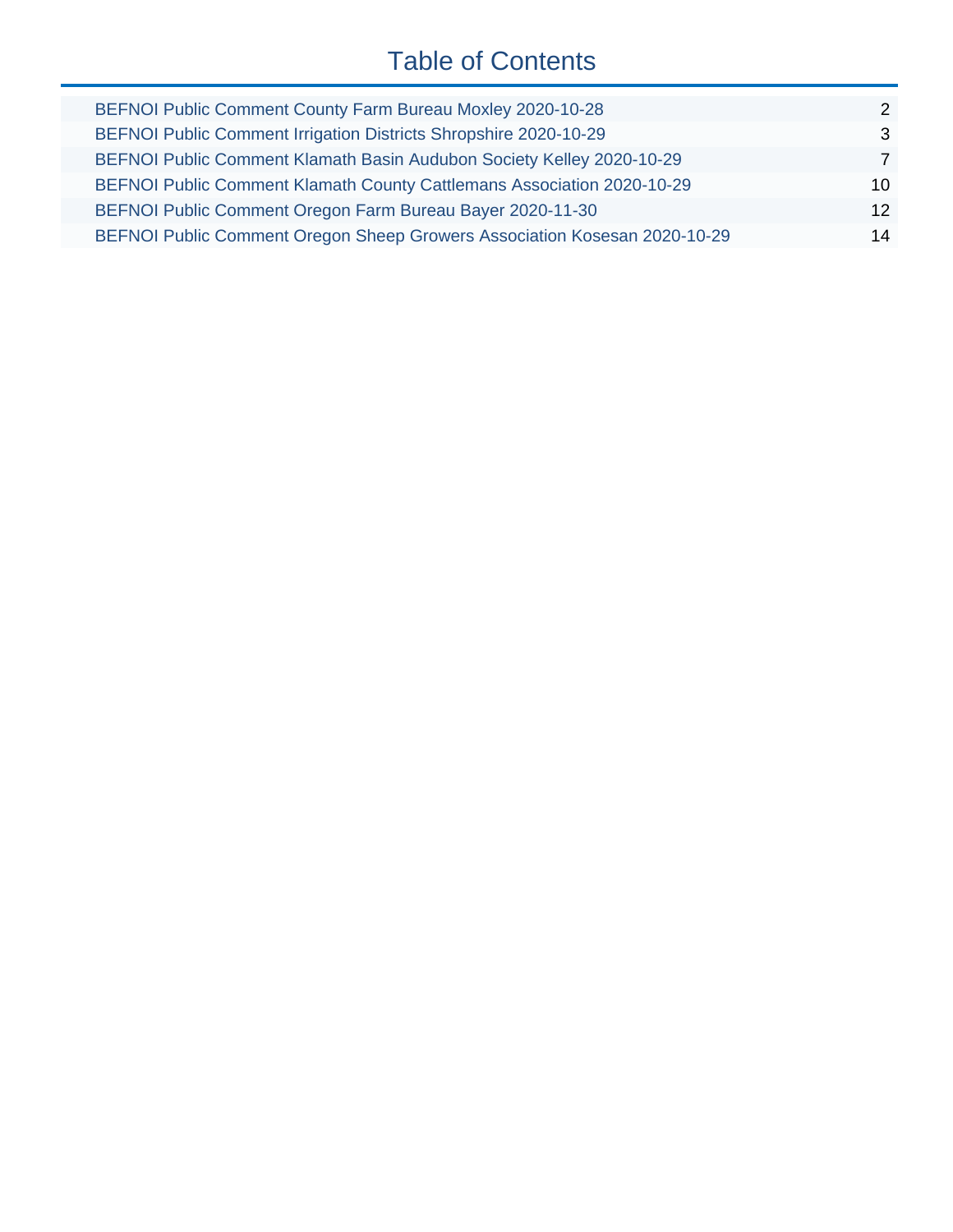**RECEIVED <sup>10</sup>/28/2020 <sup>10</sup>:<sup>04</sup> <sup>5033737806</sup>**

**p**.

<span id="page-1-0"></span>Fax to: Katie Clifford, Senior Siting Analyst<br>Creasen Destreant of Freews Oregon Deptment of Energy<br>(503) 373,7996 (503) 373-7806

October <sup>28</sup>,<sup>2020</sup>

To Katie Clifford,

Construction of the Bonanza Solar Energy Plant in Bonanza, Oregon is wrong. The 2733 acre site is located close to the<br>town of Bonones. The impact of that week also wisite that town of Bonanza. The impact of that much electricity that close to the K through 12 Bonanza school could be detrimental. The<br>location of the proposed solar epergy plant, of thet, magnitude location of the proposed solar energy plant of that magnitudeshould not be located that close to <sup>a</sup> rural community or school. Don't be in a rush to fast tract this construction at the<br>risk of the naamle in this community. This Salve E risk of the people in this community. This Solar Energy plant should not be allowed to be built in Bonanza, Oregon.

Thank you,

John Moxley President of Klamath, Lake County Farm Bureau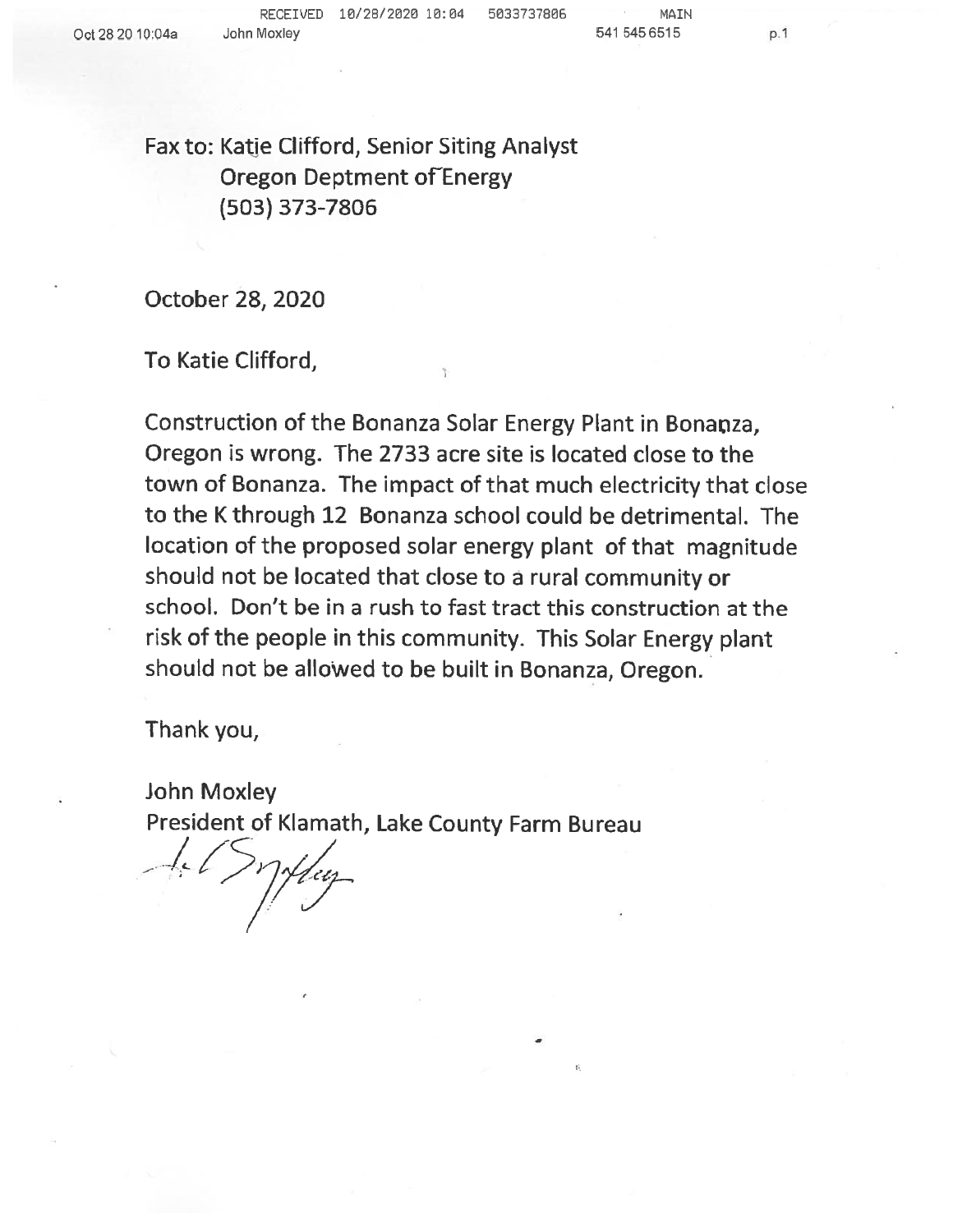<span id="page-2-0"></span>

Two Centerpointe Dr., 6<sup>th</sup> Floor Lake Oswego, OR 97035

Tel. (503) 598-7070 Fax (503) 598-7373

**www.jordanramis.com**

Steven L. Shropshire *Admitted in Oregon and Washington* [steve.shropshire@jordanramis.com](file:///C:/Users/sls/ND%20Office%20Echo/VAULT-FJL78EX7/steve.shropshire@jordanramis.com) OR Direct Dial: (503) 598-5583

October 29, 2020

VIA EMAIL ONLY

Katie Clifford Senior Siting Analyst Oregon Department of Energy 550 Capital Street NE Salem OR 97301 E-mail: katie.clifford@oregon.gov

#### Re: **Notice of Intent – Bonanza Energy Facility** Our File No. 47908-34060

Dear Ms. Clifford:

I represent Langell Valley Irrigation District ("LVID") and Horsefly Irrigation District ("HID"). LVID delivers irrigation water to approximately 18,600 acres of land, including a portion of the acreage proposed for the site of the Bonanza Energy Facility ("Facility") as well as much of the land within the study area for the Facility. HID delivers irrigation water to approximately 10,000 acres of land, including a portion of the acreage proposed for Facility siting. LVID and HID hereby timely submit comments on the Notice of Intent ("NOI") for the Bonanza Energy Facility pursuant to the Public Notice issued by the Oregon Department of Energy on September 29, 2020.

As we understand the filing, the proposed Facility, including the proposed generation-tie transmission line corridor, encompasses approximately 2,733 acres of land in Klamath County, OR, approximately one mile southeast of the town of Bonanza. The facility will be a flexible power generation and storage center that will generate electricity from solar arrays consisting of solar photovoltaic (PV) modules connected to electrical infrastructure. The electric output from the solar arrays will be stepped up to 500 kilovolts (kV) and transferred approximately eight miles south to the Captain Jack Electric Substation via a 500-kV generation-tie transmission line.

Per the NOI, a desktop analysis of the National Wetlands Inventory concluded that several wetlands and water bodies exist within the facility site boundary, most of which "are associated with irrigation practices." The NOI also notes that since the Facility is proposed on land zoned for agricultural use, conversion of the agricultural use will occur, and this impact will be fully analyzed in the Application for Site Certificate ("ASC") anticipated to be filed in February 2021. The NOI also concludes that the land under the solar arrays will remain pervious, resulting in no large new impervious areas that would generate stormwater runoff.

47908-34060 4812-7824-0464.3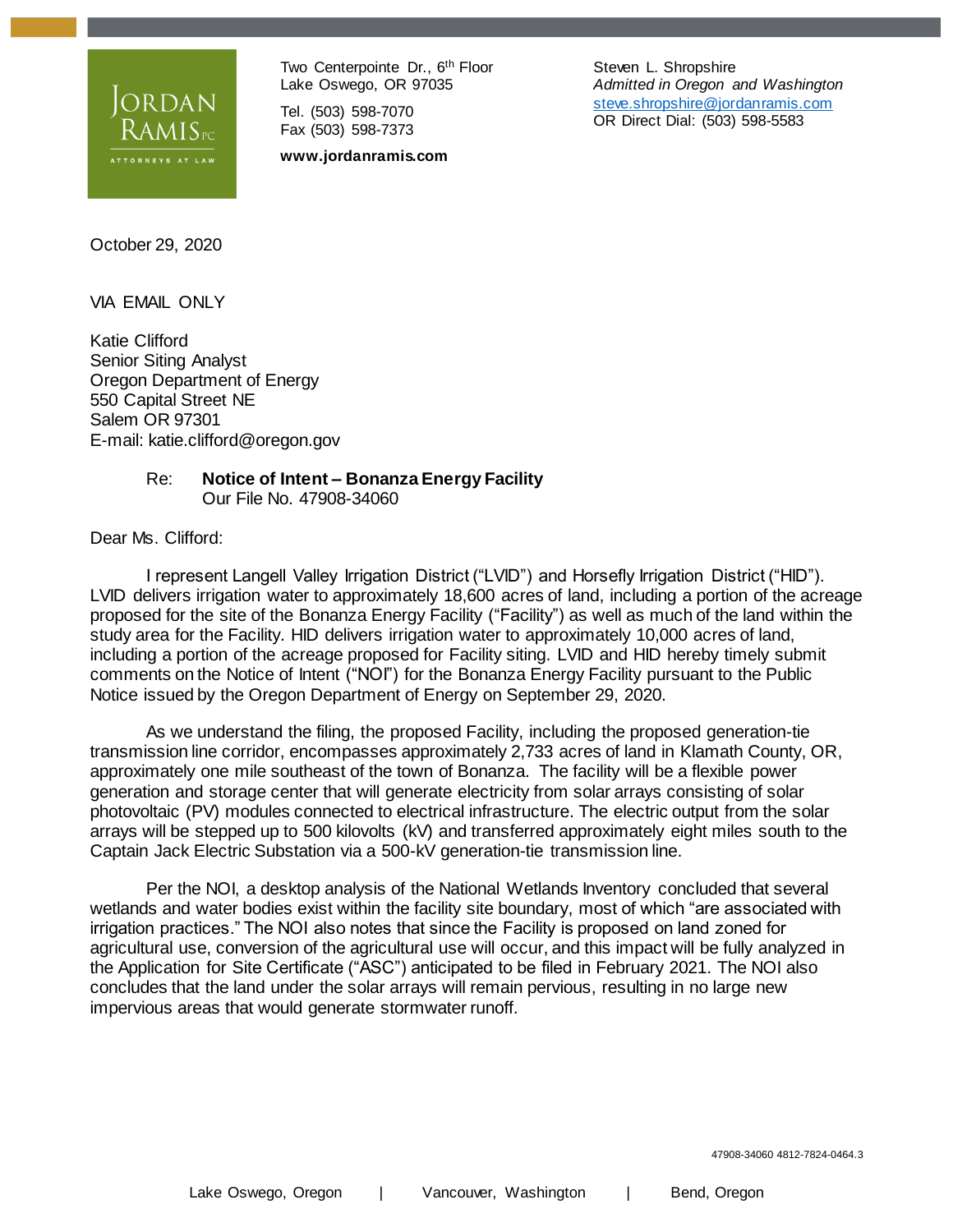Katie Clifford October 29, 2020 Page 2

LVID and HID comment on the NOI as follows:

#### **1. The Facility may not impact irrigation infrastructure.**

The proposed site contains infrastructure used by LVID and HID to deliver and manage irrigation water on the proposed site and on nearby properties. This includes federal, district, and private conveyance structures and wells. To the extent the Facility would impact those facilities, if the projects moves forward, LVID and HID (and we suspect the United States Bureau of Reclamation) would insist on the inclusion of an approval condition that requires the applicant cooperate with LVID and HID to eliminate such impacts through piping, relocation, and other necessary means.

#### **2. The Facility may not result in loss of irrigated acreage.**

The Applicant has elected to obtain an Energy Facility Siting Council ("EFSC") determination pursuant to ORS 469.504(1)(b) that the Facility complies with the substantive criteria from the affected local government's comprehensive plan and land use regulations. Klamath County's Comprehensive Plan, Goal 3, Policy 1 provides that presently irrigated land "shall be designated as Agricultural and subject to the regulations of the [Exclusive Farm Use] zones contained in the Land Development Code."

Klamath County Land Development Code Article 54 addresses Exclusive Farm Use ("EFU"). Article 54.075 provides, "For high-value farmland described at ORS 195.300(10), a photovoltaic solar power generation facility shall not preclude more than 12 acres from use as a commercial agricultural enterprise unless an exception is taken pursuant to ORS 197.732 and OAR chapter 660, division 4." Article 54.075 goes on to set forth the determinations that must be made before approving a permit for a Facility like the one at issue here, including that the Facility will not create "unnecessary negative impacts on agricultural operations conducted on any portion of the subject property not occupied by project components."

The proposed Facility is anticipated to convert 2,733 acres from agricultural use. This is clearly more than the 12 acres of loss permitted by the Klamath County Land Development Code. Even if some portion of those 2,733 acres remains in agricultural use, the fragmentation of the irrigated area and the associated cost of rerouting irrigation infrastructure and modifying irrigation operations to avoid interruption of the water supply to the surrounding agricultural lands constitute "unnecessary negative impacts on agricultural operations" in contravention of the Klamath County Land Development Code.

#### **3. The Facility may not result in loss of any portion of a water right.**

The land on which the Facility is proposed is irrigated under a combination of state and federal water rights. In accordance with Oregon water law, the failure to irrigate a designated place of use for more than five consecutive years subjects the water right to forfeiture. Conversion of agricultural land to a non-agricultural use, as proposed in the NOI, will eliminate the need to irrigate that land, which in turn could lead to forfeiture of the water right with respect to that acreage. The water rights in question are held in part, by LVID and HID. As such, they have a constitutionally protected property interest in those rights. Any approval that impacts those rights would be inconsistent with their ownership interest and could be deemed a taking under Oregon and U.S. law. Therefore, if the project moves forward, LVID and HID would insist on the inclusion of an approval condition that requires the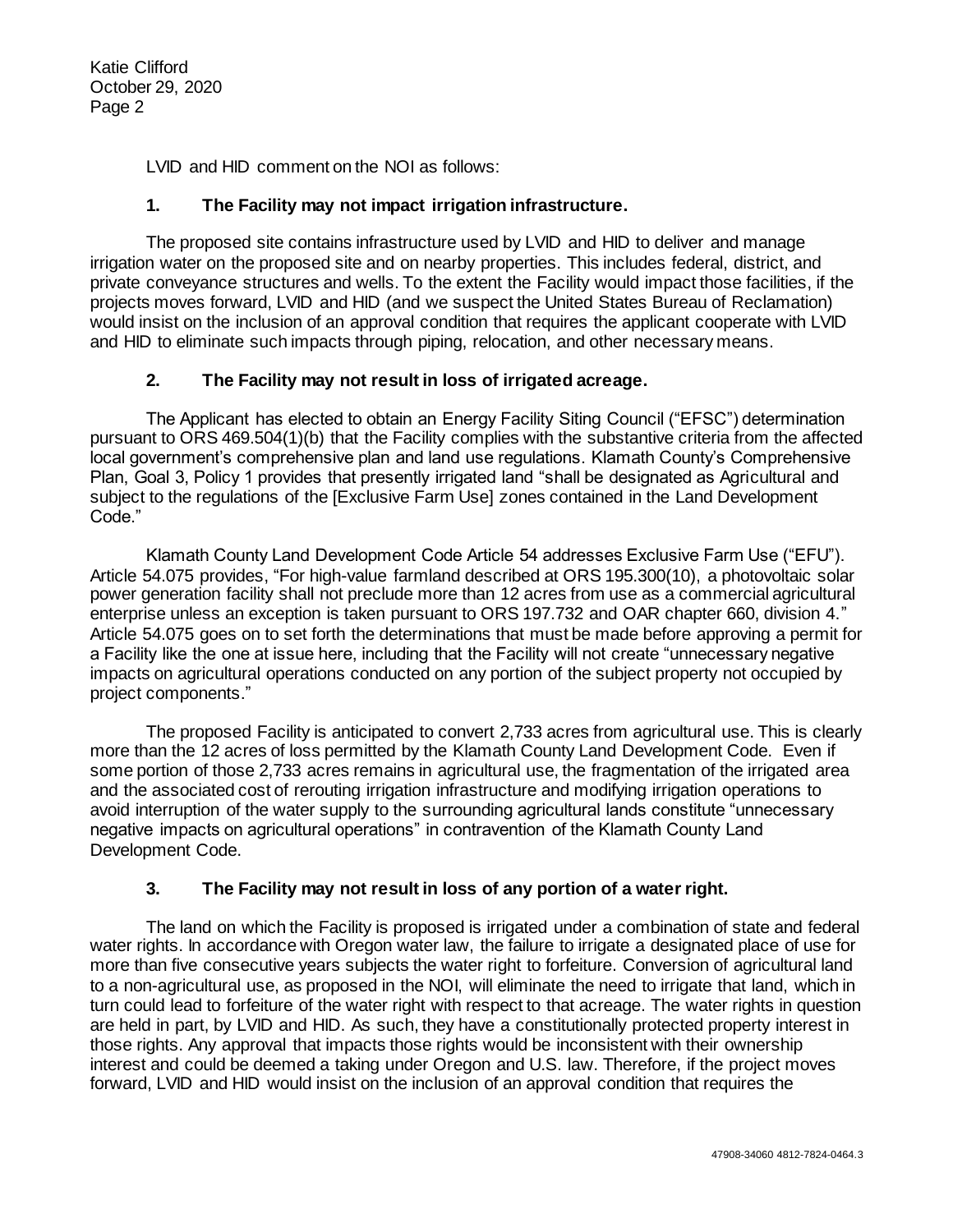Katie Clifford October 29, 2020 Page 3

applicant to cooperate with LVID and HID to preserve the water rights and to pay the necessary exit fees related to the removal of the irrigated lands from the irrigation district boundaries.

#### **4. The Facility must not increase drainage or stormwater runoff from the affected lands.**

The NOI notes that the land under the solar arrays (approximately 1,851 acres) will remain pervious, and that gravel will be placed around the proposed Facility substation, operations and maintenance support structures, and point of interconnect, such that stormwater will infiltrate rather than result in increased drainage or runoff. The NOI also states, "Stormwater management infrastructure installed during construction on the solar array sites will be left in place as needed to continue functioning throughout the life of the Facility and support O&M activities." NOI at page K-2. Ditches along access roads located on private property are provided as an example of this infrastructure. LVID and HID ditches and canals that are part of its irrigation infrastructure may not be used in this capacity. Likewise, any private agricultural drainage infrastructure leading to the Lost River cannot be used to convey non-agricultural stormwater to the Lost River or other waters of the state.

The reason for this prohibition is that the project would result in non-agricultural stormwater runoff. This removes that runoff from protections of the Clean Water Act agricultural runoff NPDES permitting exemption and the Oregon Agricultural Water Quality Act. For this reason, no runoff from the project site can be permitted to intermingle with agricultural runoff from surrounding properties. Instead, the non-agricultural runoff would have to be contained on site or otherwise delivered to waters of the state via a dedicated collection and delivery system, and authorized by all appropriate permits.

#### **5. Irrigation facilities are not waters of the state.**

The NOI states, "A desktop analysis of the Facility site boundary was performed to identify potential impacts to potentially jurisdictional wetlands and waters of the State/United States…several wetlands and waterbodies exist within the Facility site boundary. According to NWI, wetlands include emergent and shrub-scrub wetlands and ponds. *Most of the waterbodies are associated with irrigation practices.*" NOI at page J-2 (emphasis added).

LVID and HID desire to make it clear in the record that LVID's and HID's irrigation infrastructure does not constitute waters of the State and/or waters of the United States. The inclusion of that infrastructure in national and state databases and inventories as waters of the State and/or waters of the United States is an error resulting from inaccurate assumptions built into the development of those databases. LVID and HID are working with the appropriate agencies to address this error. ODOE and the Applicant should not include irrigation infrastructure in their wetlands and waters of the State and/or waters of the United States analysis for purposes of facility siting.

Nonetheless, as noted above, certain irrigation drainage facilities in the project area may contribute runoff to the Lost River, which is a water of the State and/or water of the United States. To the extent the project would take the property outside the scope of the Clean Water Act agricultural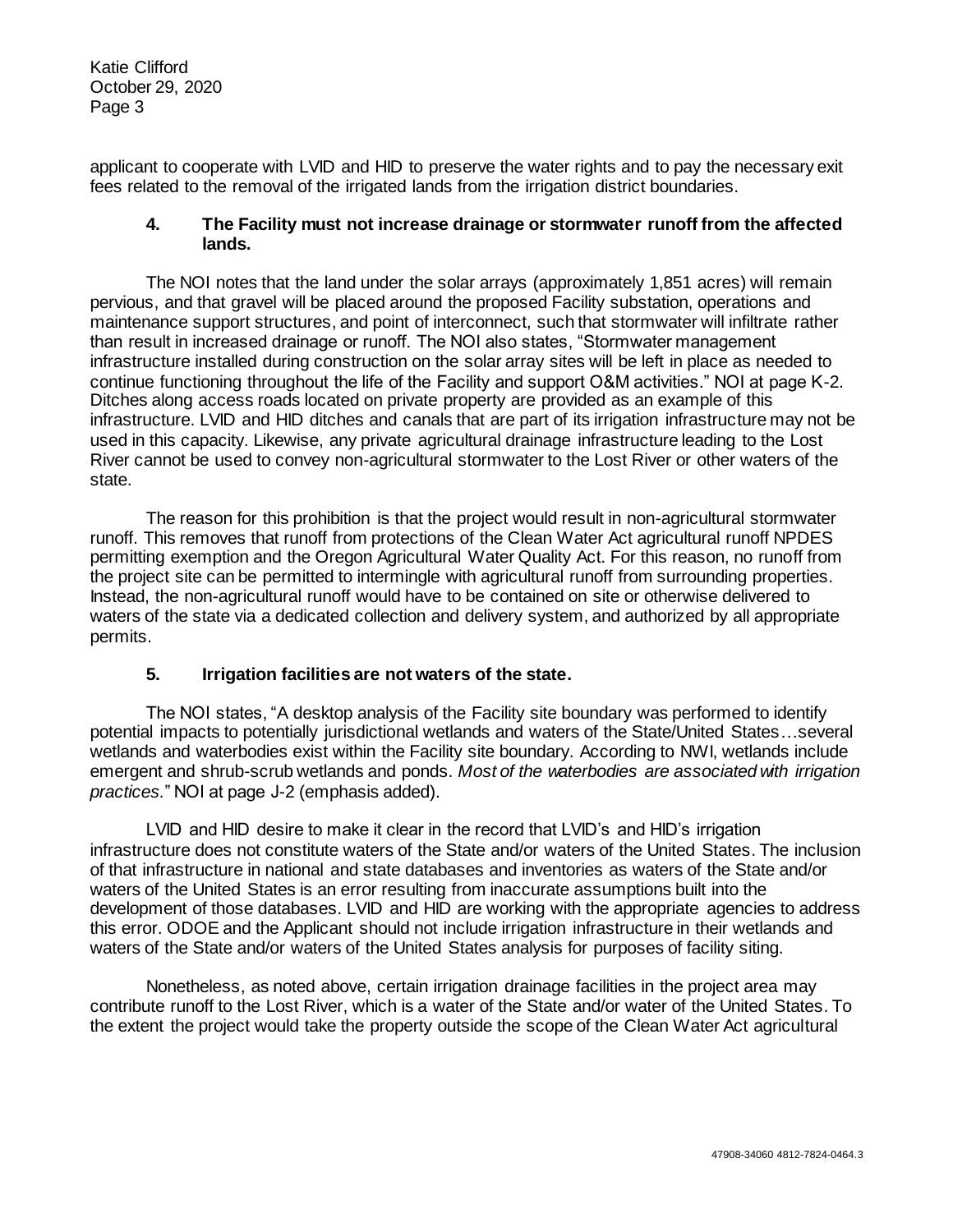Katie Clifford October 29, 2020 Page 4

runoff NPDES permitting exemption or the Oregon Agricultural Water Quality Act, all runoff from the project site would have to be managed as discussed in item 4 above.

LVID and HID appreciate the opportunity to comment on the facility siting process. Should you have any questions, you may reach me at (541) 647-2979 or [steven.shropshire@jordanramis.com.](mailto:steven.shropshire@jordanramis.com)

Sincerely,

JORDAN RAMIS PC

Steven L. Shropshire

cc: Client (via email)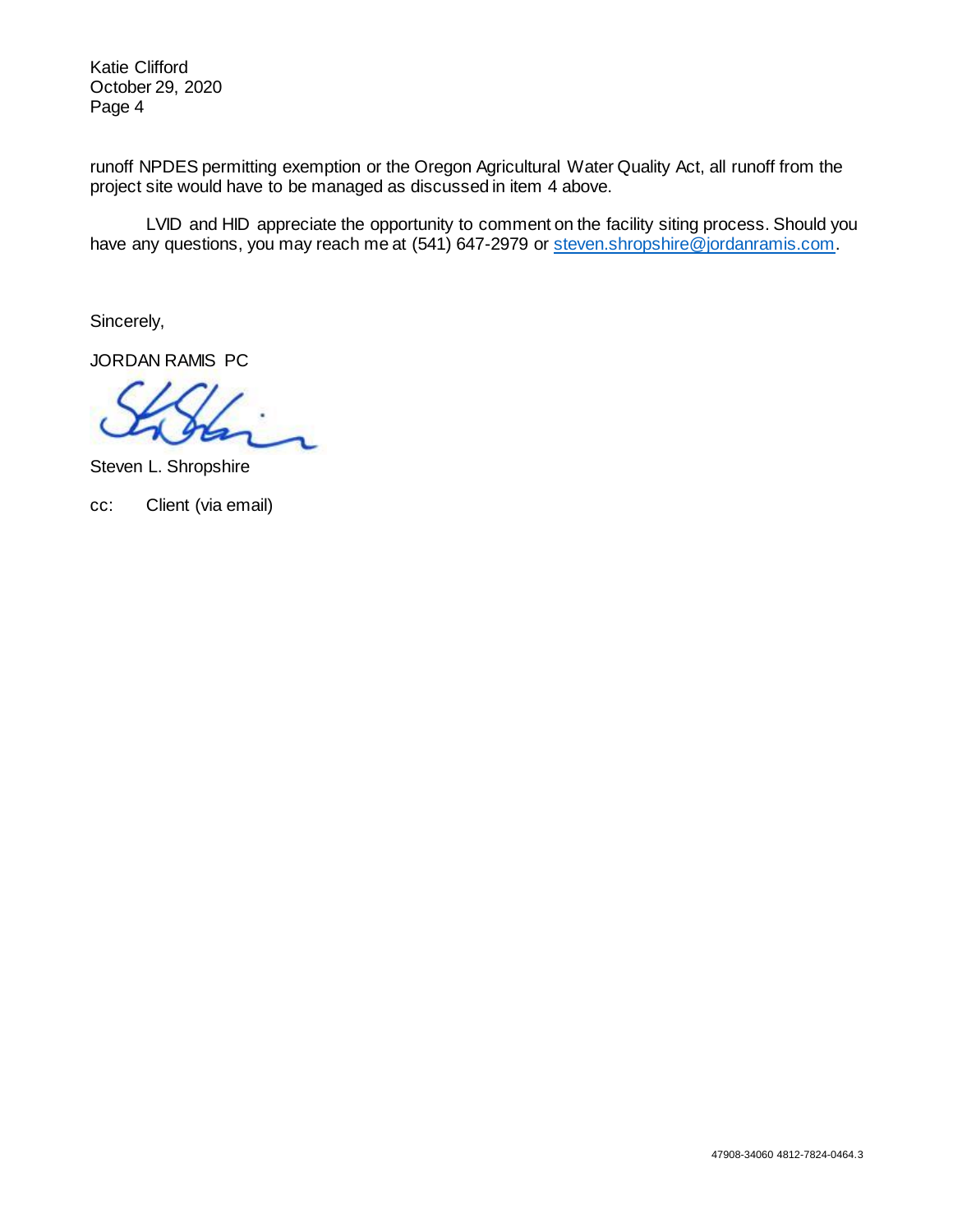<span id="page-6-0"></span>

| From:               | <b>Mary Kelley</b>                 |
|---------------------|------------------------------------|
| Sent:               | Thursday, October 29, 2020 3:28 PM |
| To:                 | <b>CLIFFORD Katie * ODOE</b>       |
| Subject:            | Bonanza Energy Project Comment     |
| <b>Attachments:</b> | Bonanza Solar Farm DOE Letter.pdf  |

| <b>Follow Up Flag:</b> | Follow up |
|------------------------|-----------|
| <b>Flag Status:</b>    | Completed |

I have attached a letter from the Klamath Basin Audubon Society regarding the Bonanza Energy Project. Please use Darrel Samuels, [dsamuels@charter.net](mailto:dsamuels@charter.net) or myself for further contacts.

Mary Kelley [Mkelley@blc.edu](mailto:Mkelley@blc.edu)

Sent from my iPad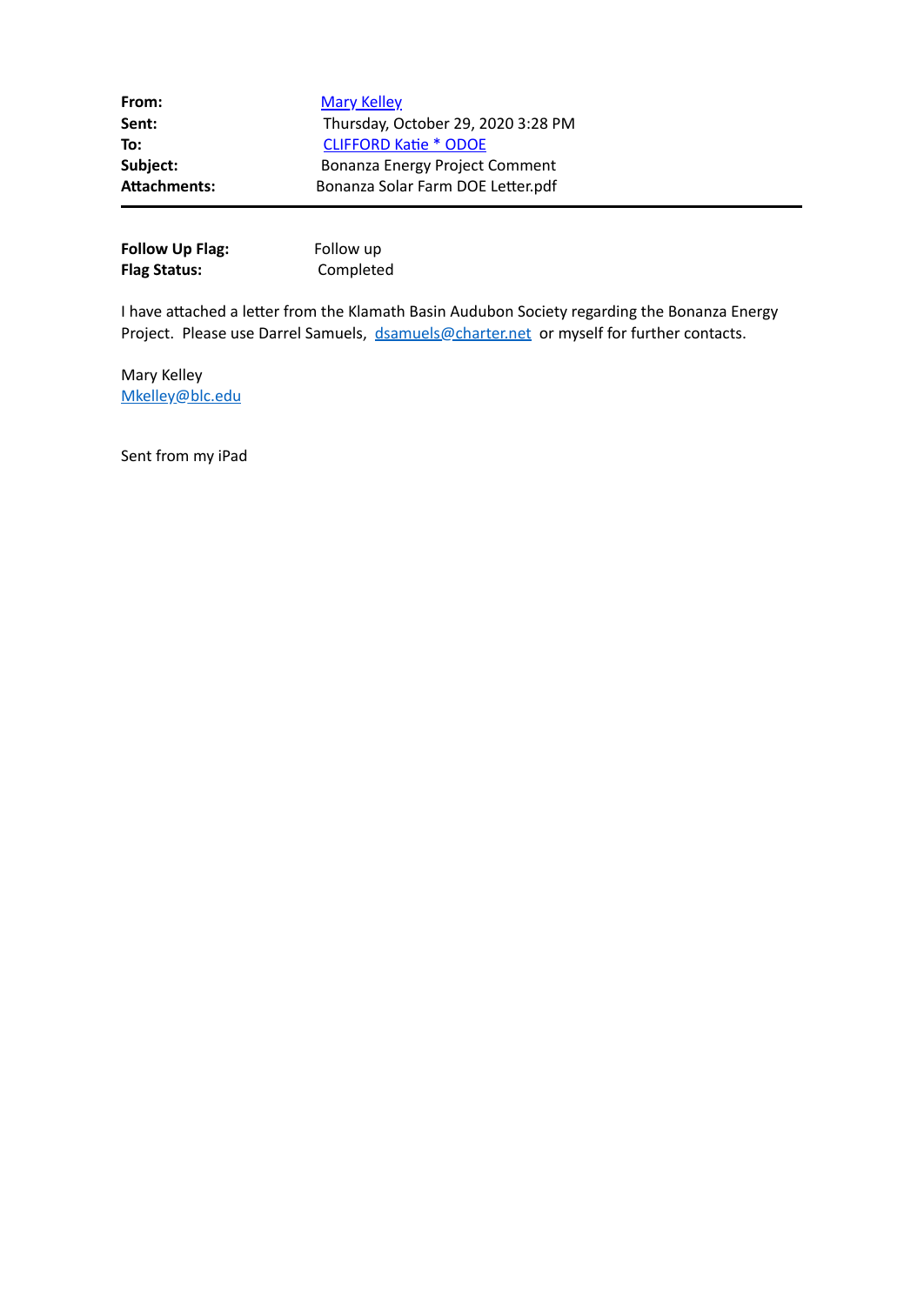October 29, 2020

Katie Clifford, Senior Siting Analyst Oregon Department of Energy katie.clifford@oregon.gov

Comment on Notice of Intent for Bonanza Energy Facility Klamath Basin Audubon Society

Klamath Audubon generally supports the development of alternative renewable energy projects in our region. Our major concern is with the proper upfront planning to minimize environmental and other adverse impacts on both humans and wildlife. The proposed site of this facility is much larger than any built in our area to date and for this reason it is even more important that the siting consider the environmental impacts.

The first problem with this site is the impact on humans with the loss of well over 1000 acres of productive farmland for which the Langell Valley is well known.

Second, the proposed site includes several wetlands, a pond, and riparian areas along the Lost River. Wetlands are premium wildlife locations, especially in such arid areas. We are still losing wetlands and this project, as planned, will cause another chunk to be lost.

Siting of such a large facility should consider if there are better locations and other alternatives which minimize these impacts. If we are to have solar facilities, we should build them on the marginal lands of desert shrubs and rocks close to already established power corridors. It appears on the map that some of the proposal is to be on such lands, even closer to the Captain Jack Substation to which the power is slated to go. Alternative sites closer to the substation with less negative impact should be considered.

Klamath Basin Audubon objects to the siting of the project as proposed and encourages looking for a suitable site nearby with fewer impacts on humans and wildlife. If the proposed site goes forward, we recommend that the existing wetlands and riparian areas along with as much green space as possible, be preserved. We also would like to see the county and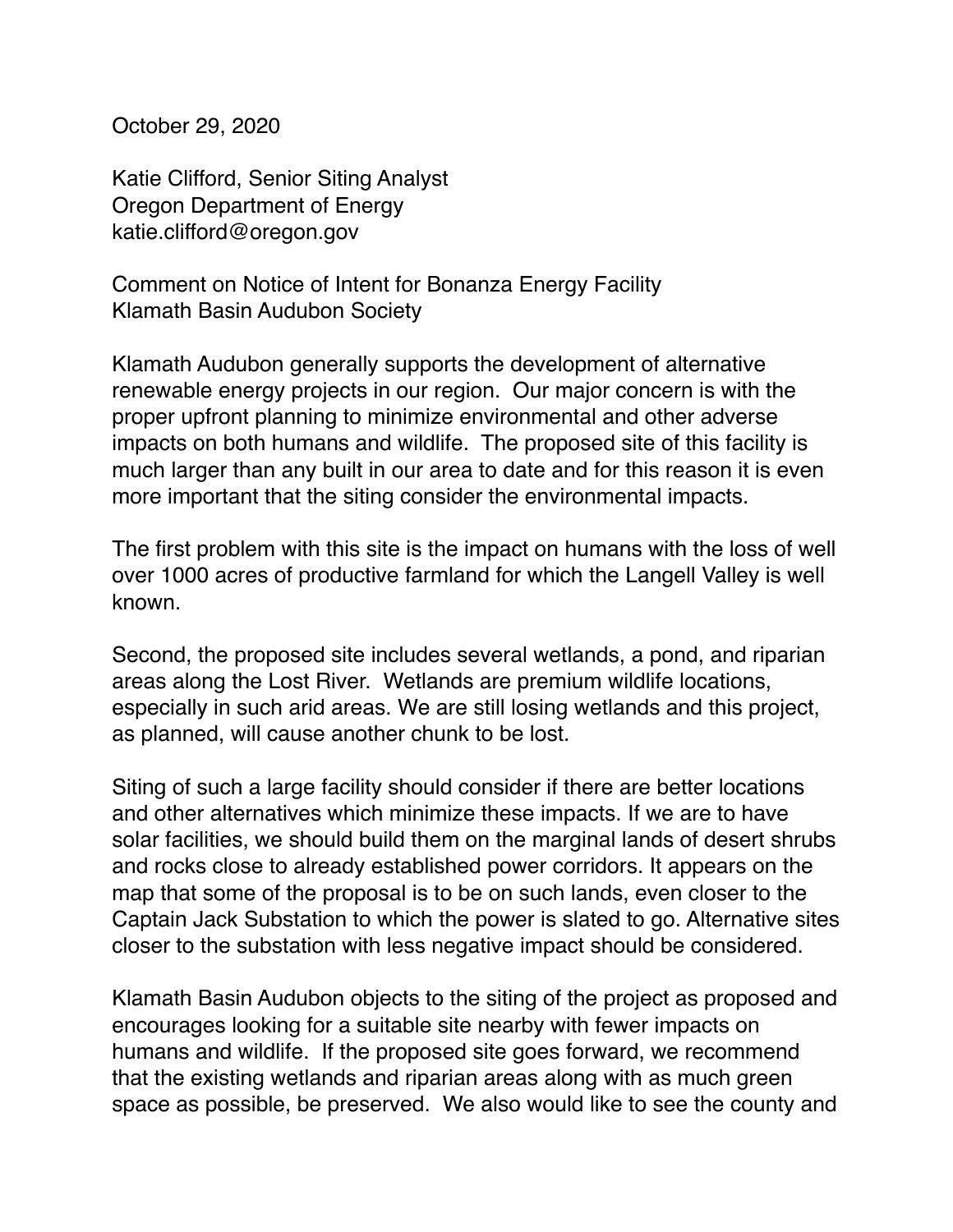state develop energy siting plans for both wind and solar and put in place appropriate zoning and required mitigation for future sites to avoid wetlands, riparian zones, and other sensitive habitats.

Klamath Basin Audubon Society Board of Directors Darrel Samuels, President dsamuels@charter.net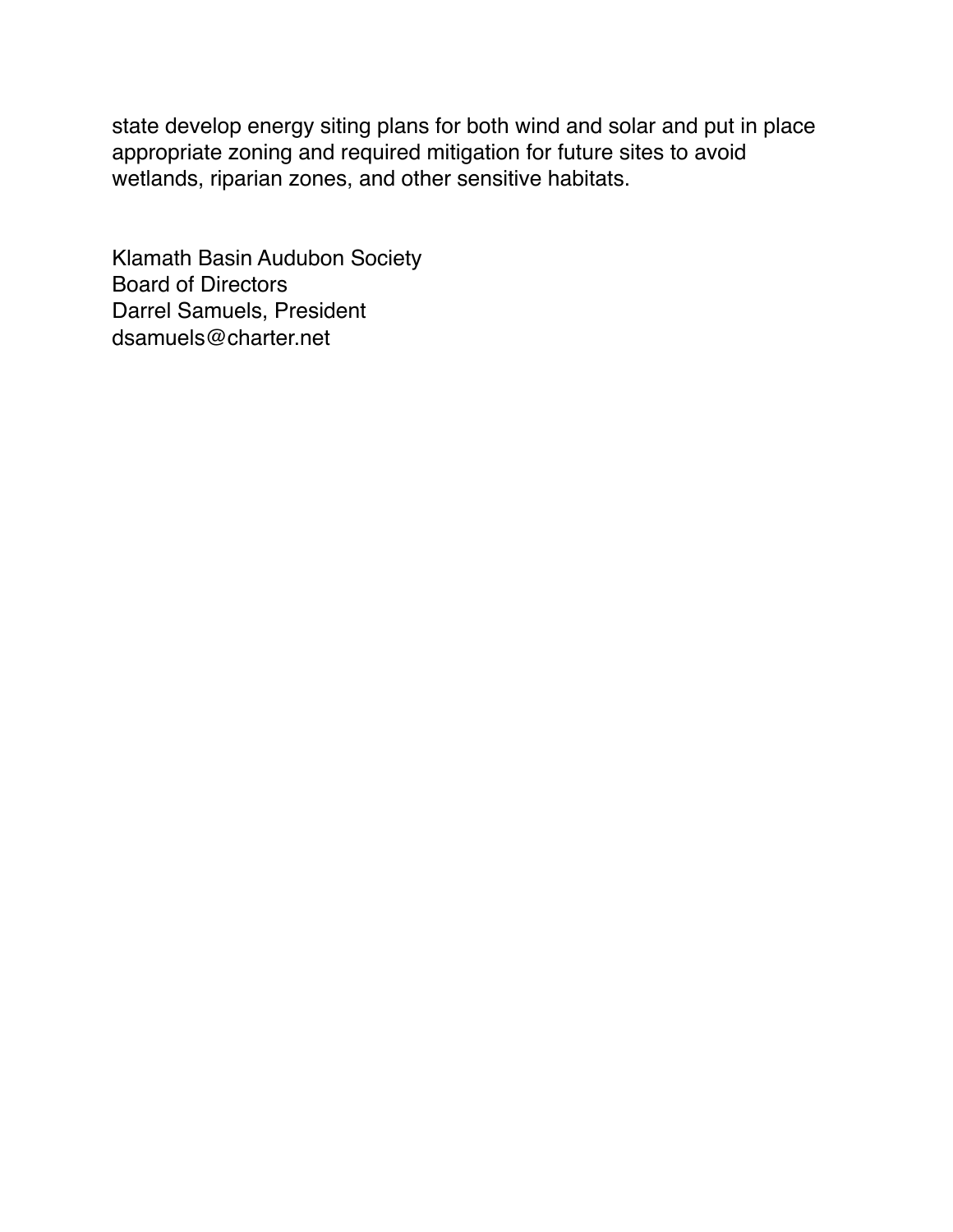## <span id="page-9-0"></span>**FOR IMMEDIATE RELEASE** Contact Information: Stan Gorden President, Klamath Cattlemen's Association [bargx1@gmail.com](mailto:bargx1@gmail.com) 530.515.3995



### **KCA Opposes the Proposed Bonanza Energy Facility**

Klamath Falls, OR – October 29, 2020. The Klamath Cattlemen's Association does not support and is in opposition of the proposed Bonanza Energy Facility.

On October 26, 2020, it was brought to our attention that there is intent for a Bonanza Energy Facility that would occupy 1,851 acres of private land that is zoned for agricultural use and forest use lying in Klamath County, southeast of Bonanza. Of the 1,851 acres, 91 acres would house battery storage systems in enclosed structures.

The proposed Bonanza Energy Facility would negatively and disproportionately impact the agricultural and forest sectors within Langell Valley and the Klamath Basin. There is a limited land base in the Bonanza area of agricultural land, especially suited for cattle grazing, farming and forest on one piece of property, such as the proposed land. The photovoltaic solar energy generation facility would not only have a negative impact on prime agricultural land, but multiple species of migrating and native wildlife in the area.

The proposed site, is agricultural land that is contributing to our nation's food supply and should continue to do so well into the future. Since the future of agriculture depends on each and every decision, the Klamath Cattlemen's Association strongly urges the Klamath County government and the Energy Facility Siting Council to not make a determination of compliance for the Bonanza Energy Facility.

####

The Klamath County Cattlemen's Association, an affiliate of the Oregon Cattlemen's Association, works to promote environmentally and socially sound industry practices, improve and strengthen the economics of the industry, and protect its industry communities and private property rights.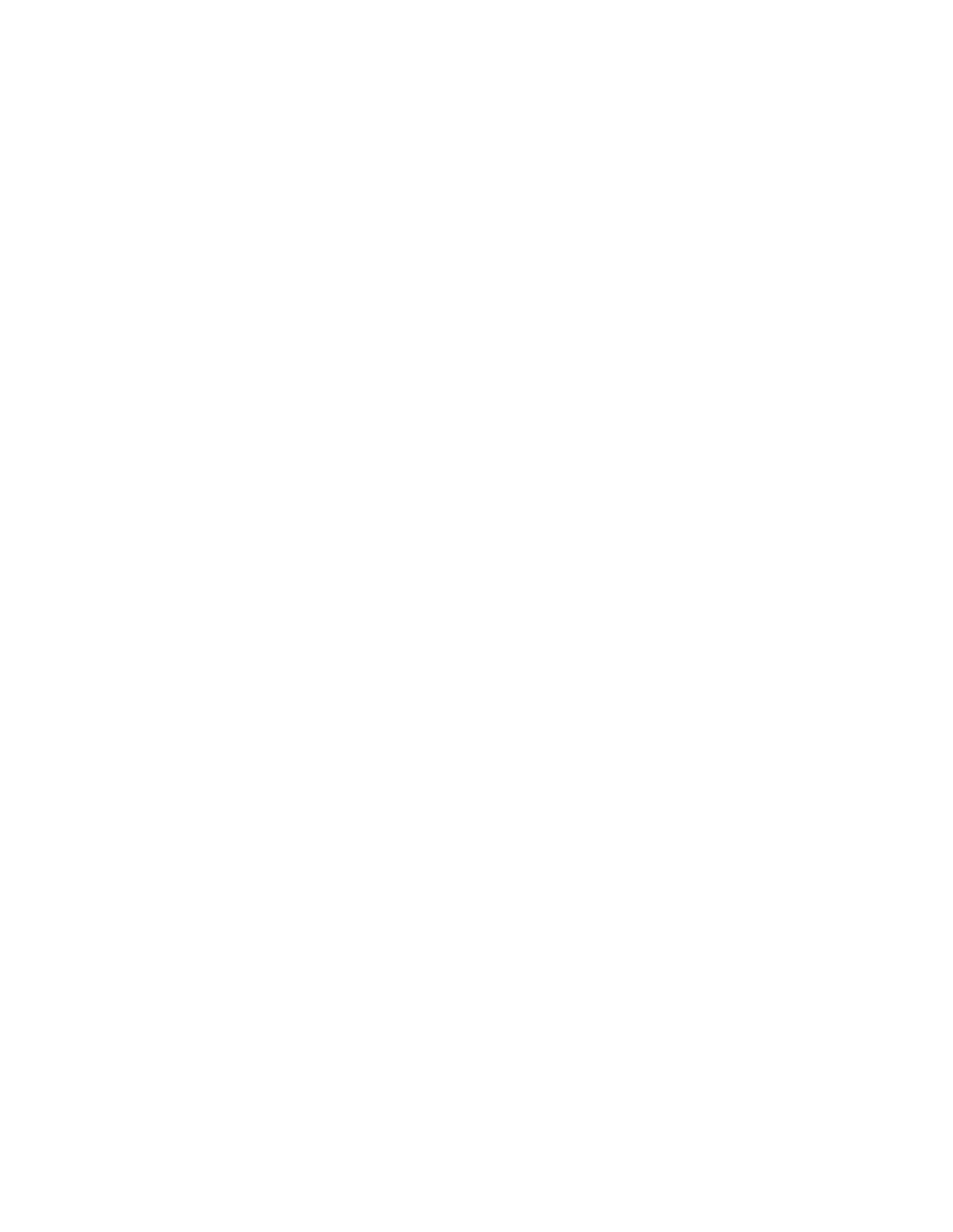<span id="page-11-0"></span>

November 30, 2020

Katie Clifford Senior Siting Analyst Oregon Department of Energy 550 Capital Street NE Salem, OR 97301

VIA Email: [katie.clifford@oregon.gov](mailto:katie.clifford@oregon.gov)

Thank you for the opportunity to provide comment today on the NOI for the proposed Bonanza Energy Facility. By way of background, the Oregon Farm Bureau (OFB) is the state's largest agricultural trade association, representing nearly 7,000 farm and ranch families around the state. The Klamath County Farm Bureau (KCFB) consists of farmers and ranchers in Klamath County, many of whom actively farm in areas near the proposed energy facility.

OFB and KCFB have a strong interest in the process and potential impacts of the Bonanza Energy Facility on agriculture in Klamath County. As a general principle, we oppose the siting of solar panel facilities on productive agricultural lands when alternative sites are available. We define productive agricultural lands as lands that are locally significant for the agricultural economy, have high productive value for that region, or have other qualities that make them valuable for that region. This analysis should account for factors such as presence of irrigation or drainage infrastructure, soil class, large tracts of intact farmland, or other regionally relevant factors. Moreover, counties and agencies should not authorize projects that could result in forfeiture of irrigation rights.

The U.S. Department of the Interior has designated the Klamath Basin as a "treasured landscape" important to wildlife, natural resources, and agricultural production. Klamath County specializes in fresh market potatoes, sugar beets, hay, and beef cattle, which are all important commodities for Oregon's domestic and export markets. Unfortunately, water rights have long been an issue in the Klamath Basin. Agricultural interests need water for irrigation, while tribal and commercial fishing interests want water levels in the river for fish populations. Increased drought has resulted in rotating shutdowns, significantly impacting irrigators and agricultural production in the basin.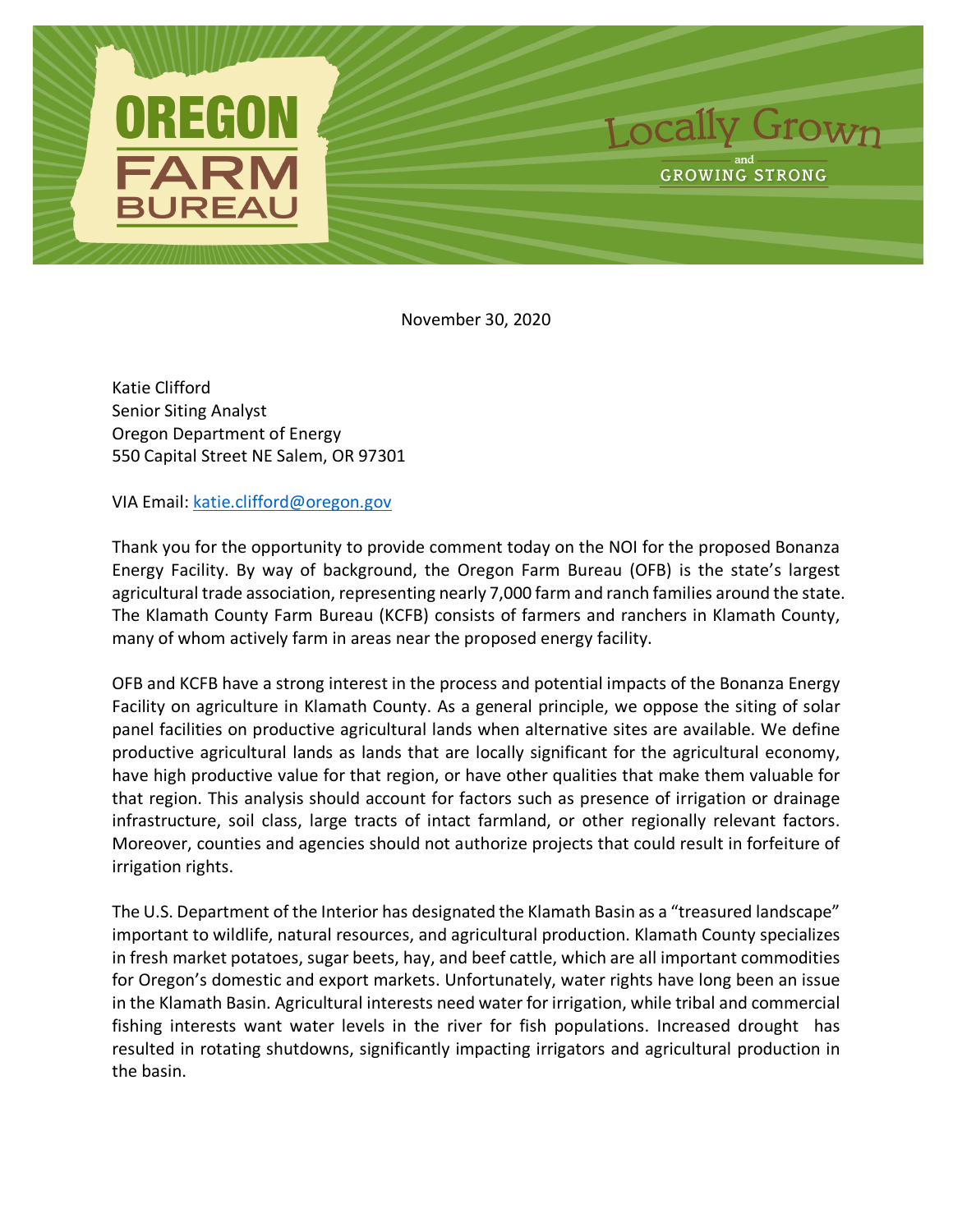Because of the precarious nature of water rights in the Klamath Basin, farmed areas that have irrigation or are capable of being irrigated need to be protected and preserved for agricultural use. At the same time, because of the uncertainty around water rights in the basin, valuable agricultural lands that do not require irrigation to be productive, such as those used as rangeland for livestock, need to also be preserved for future agricultural use.

As the Bonanza Energy Facility moves through the EFSEC process, we strongly urge the Department to ensure that the proposed energy facility does not impact lands that are locally significant for the agricultural economy. If it is determined that the Bonanza Energy Facility will convert productive agricultural lands away from farm use, we urge the department to not grant certification to the facility, and to encourage the applicant to find alternative sites.

Thank you for the opportunity to provide these comments today. Please let us know if you have any questions or concerns.

Sincerely,

John Moxley President Klamath County Farm Bureau [Moxhay2003@gmail.com](mailto:Moxhay2003@gmail.com)

Samantha Bayer Policy Counsel Oregon Farm Bureau [samantha@oregonfb.org](mailto:samantha@oregonfb.org)